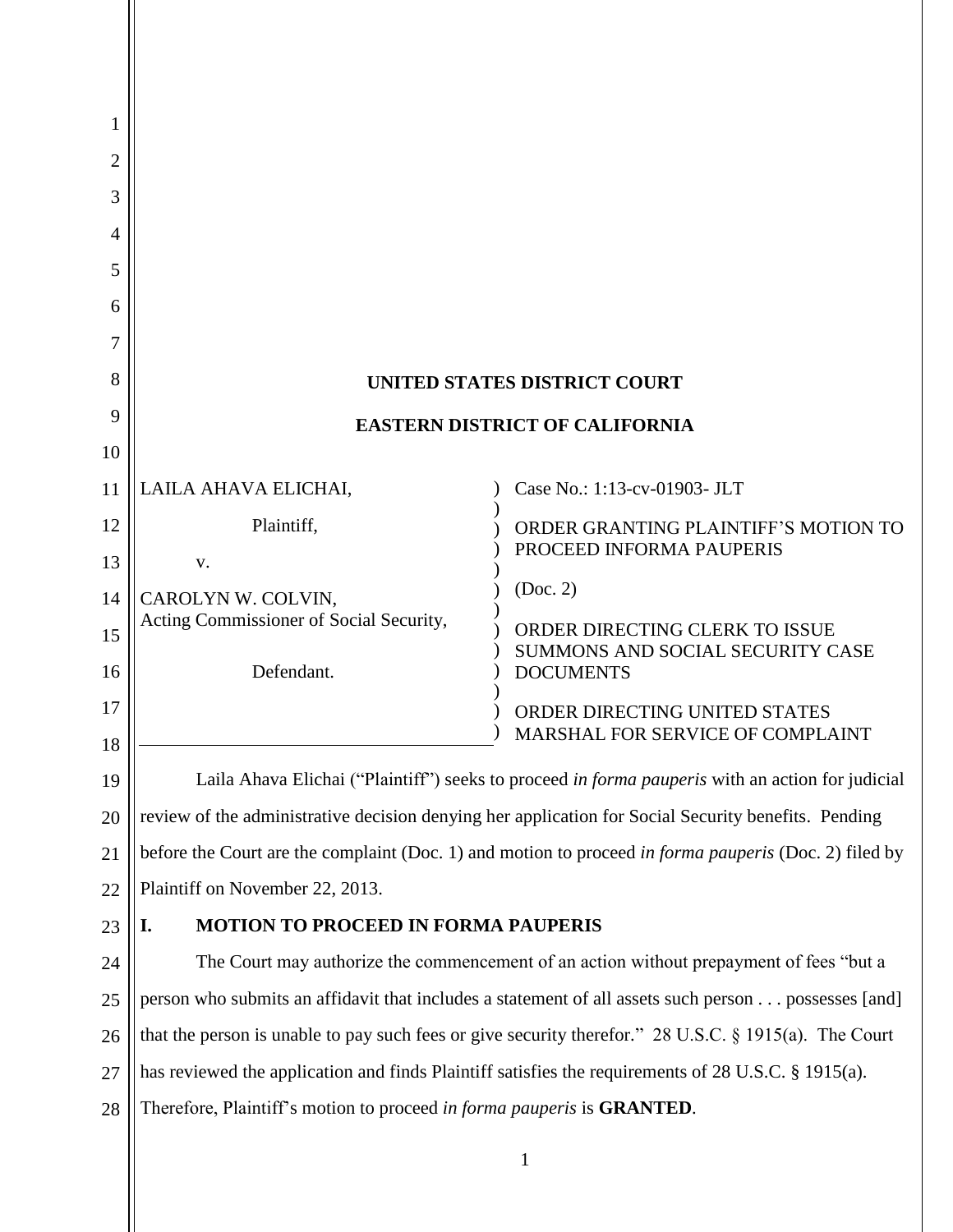1

## **II. SCREENING REQUIREMENT**

2 3 4 5 6 7 8 When an individual seeks to proceed *in forma pauperis*, the Court is required to review the complaint and shall dismiss a complaint, or portion of the complaint, if it is "frivolous, malicious or fails to state a claim upon which relief may be granted; or . . . seeks monetary relief from a defendant who is immune from such relief." 28 U.S.C. § 1915A(b); 28 U.S.C. § 1915(e)(2). A plaintiff's claim is frivolous "when the facts alleged rise to the level of the irrational or the wholly incredible, whether or not there are judicially noticeable facts available to contradict them." *Denton v. Hernandez*, 504 U.S. 25, 32-33 (1992).

9

14

## **III. PLEADING STANDARDS**

10 11 12 13 General rules for pleading complaints are governed by the Federal Rules of Civil Procedure. A pleading must include a statement affirming the court's jurisdiction, "a short and plain statement of the claim showing the pleader is entitled to relief; and . . . a demand for the relief sought, which may include relief in the alternative or different types of relief." Fed. R. Civ. P. 8(a).

A complaint must state the elements of the plaintiff's claim in a plain and succinct manner.

15 *Jones v. Cmty Redevelopment Agency*, 733 F.2d 646, 649 (9th Cir. 1984). The purpose of the

16 complaint is to give the defendant fair notice of the claims against him, and the grounds upon which

17 the complaint stands. *Swierkiewicz v. Sorema N.A.*, 534 U.S. 506, 512 (2002). The Supreme Court

18 explained,

19 20 21 Rule 8 does not require detailed factual allegations, but it demands more than an unadorned, the-defendant-unlawfully-harmed-me accusation. A pleading that offers labels and conclusions or a formulaic recitation of the elements of a cause of action will not do. Nor does a complaint suffice if it tenders naked assertions devoid of further factual enhancement.

22 *Ashcroft v. Iqbal*, 556 U.S. 662, 678-79 (2009) (internal quotation marks and citations omitted).

23 Conclusory and vague allegations do not support a cause of action. *Ivey v. Board of Regents*, 673 F.2d

24 266, 268 (9th Cir. 1982). The Court clarified further,

25 26 27 28 [A] complaint must contain sufficient factual matter, accepted as true, to "state a claim" to relief that is plausible on its face." [Citation]. A claim has facial plausibility when the plaintiff pleads factual content that allows the court to draw the reasonable inference that the defendant is liable for the misconduct alleged. [Citation]. The plausibility standard is not akin to a "probability requirement," but it asks for more than a sheer possibility that a defendant has acted unlawfully. [Citation]. Where a complaint pleads facts that are "merely consistent with" a defendant's liability, it "stops short of the line between possibility and plausibility of 'entitlement to relief.<sup>3</sup>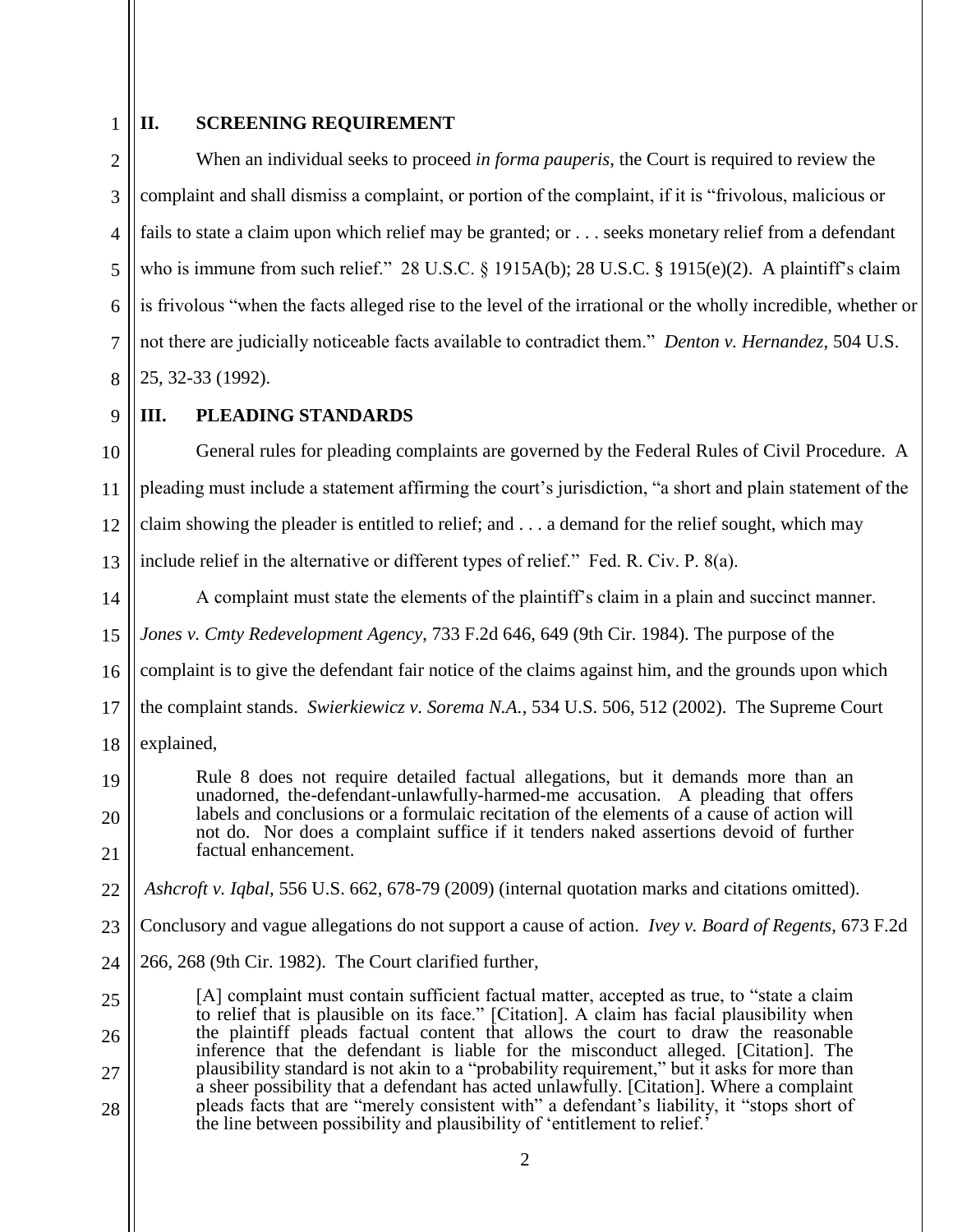1 2 3 4 5 *Iqbal*, 556 U.S. at 679 (citations omitted). When factual allegations are well-pled, a court should assume the truth and determine whether the facts would make the plaintiff entitled to relief; conclusions in the pleading are not entitled to the same assumption of truth. *Id.* The Court may grant leave to amend a complaint to the extent deficiencies of the complaint can be cured by amendment. *Lopez v. Smith*, 203 F.3d 1122, 1127-28 (9th Cir. 2000) (en banc).

6

11

12

13

14

15

## **IV. DISCUSSION AND ANALYSIS**

7 8 9 10 Here, Plaintiff's complaint indicates her application and appeal for Social Security benefits have been denied, and she seeks review of the decision by the Commissioner of Social Security to deny benefits. (Doc. 1 at 1-2). The Court has jurisdiction over such claims pursuant to 42 U.S.C. §  $405(g)$ , which provides in relevant part:

Any individual, after any final decision of the Commissioner made after a hearing to which he was a party, irrespective of the amount in controversy, may obtain a review of such decision by a civil action commenced within sixty days after the mailing to him of such decision or within such further time as the Commissioner may allow. Such action shall be brought in the district court of the United States for the judicial district in which the plaintiff resides, or has his principal place of business . . . The court shall have power to enter, upon the pleadings and transcript of the record, a judgment affirming, modifying, or reversing the decision of the Commissioner of Social Security, with or without remanding the cause for a rehearing.

16 *Id.* Except as provided by statute, "[n]o findings of fact or decision of the Commissioner shall be

17 reviewed by any person, tribunal, or governmental agency." 42 U.S.C. § 405(h). The Supreme Court

18 noted the purpose of the legislation was "to forestall repetitive or belated litigation of stale eligibility

19 claims." *Califano v. Sanders*, 430 U.S. 99, 108 (1977). Plaintiff asserts the Appeals Council denied

20 her request for review on September 27, 2013, at which time the decision of the administrative law

21 judge became the decision of the Commissioner. (Doc. 1 at 2). Because Plaintiff seeks timely judicial

22 review, the Court has jurisdiction over the matter pursuant to 42 U.S.C.  $\S$  405(g).

23

## **V. CONCLUSION AND ORDER**

24 25 Plaintiff's complaint states a cognizable claim for review of the administrative decision denying Social Security benefits. Based upon the foregoing, **IT IS HEREBY ORDERED**:

- 26
- 1. Plaintiff's motion to proceed *in forma pauperis* (Doc. 2) is **GRANTED**;
- 27 28 2. The Clerk of Court is DIRECTED to issue summons as to the defendant, Carolyn W. Colvin, Acting Commissioner of Social Security;